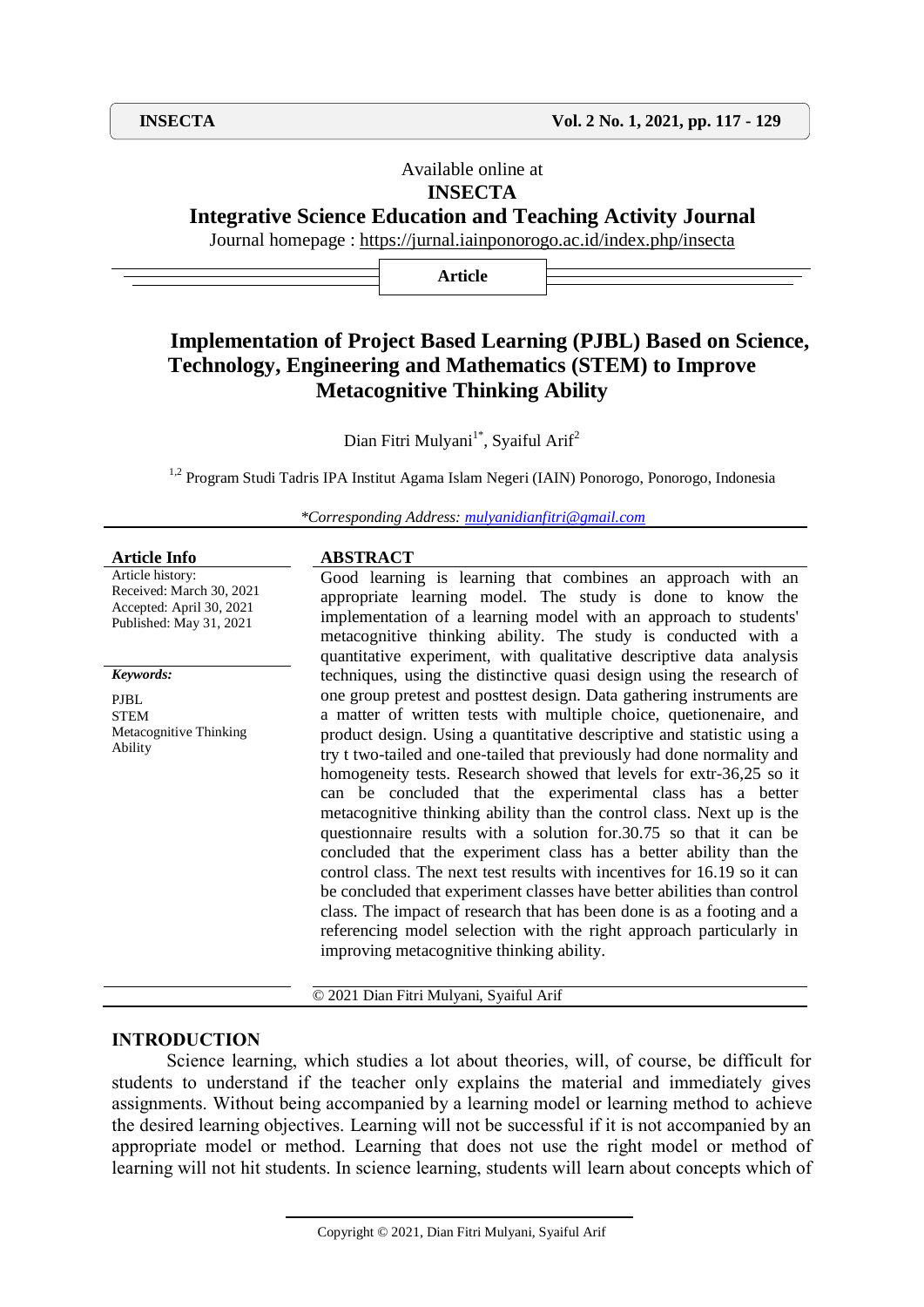course have a relationship with real life. From here students will more easily understand. As we know, the successful implementation of the 2013 curriculum cannot be separated from student-centered learning. With student-centered learning activities, students will build their understanding and knowledge (Zulfa & Rosyidah, 2020). Not only qualified in the material field but also how a teacher is able to present material attractively and can be understood by students. This will certainly be achieved by using the right learning model and choosing the right approach so that learning can be realized effectively and efficiently (Jufri & Dwi Sulistyo Dj., 2010).

The 2013 curriculum emphasizes the activities of students. Where students are required to be more active, the implementation of the 2013 curriculum can train various skills of students, one of which is the ability to think metacognitively (Carin, A.A. & Sund, 2016). Metacognitive thinking skills *(Thinking About Thinking)* emphasize more on what is suitable for students. for example, in the learning process students will understand much more about strategies suitable for their cognitive activities or in the learning process (Lestari et al., 2019; Zubaidah et al., 2018). With metacognitive thinking students are able to be independent, have more confidence in their own abilities, metacognitive thinking also trains students to be honest, and can also improve student learning outcomes and can achieve their expected educational goals.

The *Project Based Learning* (PJBL) learning model was chosen because this learning model can improve students' metacognitive thinking skills where the learning model is more centered on student activities (Arsal, 2017). In the approach *Science, Technology, Engineering and* Mathematics*, it* (STEM) applies various knowledge in finding knowledge so that this approach is suitable if it is in collaboration with model learning *Project Based Learning* (PJBL). The approach of *Science, Technology, Engineering and Mathematics is*  also very good in developing the way students think from various aspects of knowledge in its application as well as many examples around so that they are able to build their own knowledge through their own way. The *Science, Technology, Engineering and Mathematics*  (STEM) approach has advantages, one of which is that this approach curriculum is able to answer concerns about the right approach in science learning in accordance with research (Carin, A.A. & Sund, 2016) ) in *which Science, Technology, Engineering and Mathematics*  (STEM) is able to produce work-oriented individuals who are ready to work. In research (Nugent et al., 2015) ) it is necessary in the field of employment because *STEM* is accustomed to analyzing a problem. 21st-century education emphasizes more on quality education which can improve various skills in students. In the era of the 21st-century, students are emphasized on mastering science and technology (Science and Technology). The 21st-century prepares students to achieve future challenges in real-life phenomena, which place more emphasis on mastering science and developing superior human resources, creating a good and quality life.

# **METHOD**

This research was conducted using a quantitative experimental approach, with qualitative descriptive data analysis techniques, using a type of *Quasi-Experimental Design*  using *One Group Pretest and Posttest Design research.* The data collection instrument used written test questions with design *multiple choise* using questionnaires and products. From the results, the data obtained were analyzed using quantitative descriptive and statistical using *the two-tailed test,* and *one-tailed* which had previously been tested for normality and homogeneity. The following is the research design used in the study: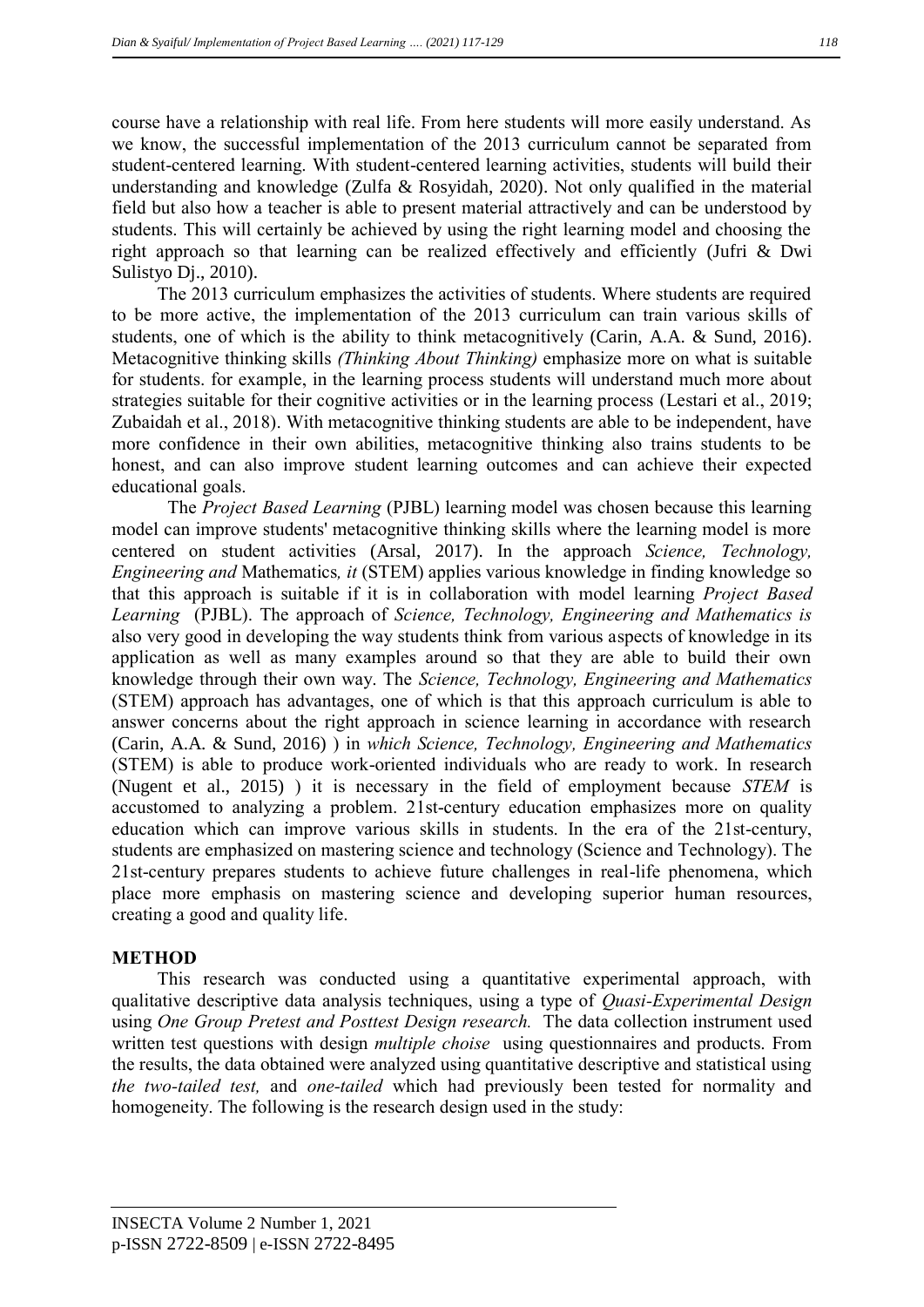| <b>Tabel 1.</b> Reasearch Design |                 |           |                  |  |  |  |  |  |
|----------------------------------|-----------------|-----------|------------------|--|--|--|--|--|
| <b>Class</b>                     | <b>Pre Test</b> | Treatment | <b>Post Test</b> |  |  |  |  |  |
| Experiment                       |                 |           |                  |  |  |  |  |  |
| Control                          |                 | -         | O4               |  |  |  |  |  |

**Tabel 1.** Reasearch Design

Description:

O1: Pre Test (pre-test) given before the treatment in the experimental class.

O2: Post Test (final test) given after the treatment in the experimental class.

O3: Pre Test (pre-test) given before the treatment in the control class.

O4: Post test (final test) given after treatment in the control class.

The data collection instrument is to use written test questions with design *multiple choise* using questionnaires and products where students are given problems around the environment then participants answer with information analysis skills and become a conclusion where the metacognitive level of students is measured with a scale of 1-4 options. all answers are made correct but can measure the level of metacognitive thinking of students. The research was conducted at SMP Negeri 1 Sawoo Ponorogo in class IXA and IXB. in class A there were 32 students and class B totaling 32 students with a total of 64 students. The technique of determining the sample uses a *purposive sampling* determined by the science teacher with a specific purpose.

Data collection was carried out by *pre-test* where students were given questions that measured metacognitive thinking skills. That step aimed to measure the initial abilities of students, then learning is carried out using the learning model *Project Based Learning*  (PJBL) with the approach *Science, Technology, Engineering and Mathematics* (STEM). The Post-test was given to measure the improvement after learning took place with the model *Project Based Learning* (PJBL) which was carried out to measure students' metacognitive thinking skills*.* Data analysis using normality and homogeneity tests as prerequisite *tests and t-test.* After obtaining valid and reliable data results, then carried *ttests* two-tailed and *t-test* one-tailed were out to determine differences in students' metacognitive thinking abilities in the experimental and control classes with tools using *SPSS software*.

#### **RESULTS AND DISCUSSION**

This study used technical data analysis in the form of descriptive quantitative and adjusted to the type of data and the objectives of the study. Data obtained by data collection techniques in the form of pre-test and post-test instruments using questionnaires and products to determine metacognitive thinking skills in order to answer the problem formulation in this study. The stages of data analysis in this study were as follows:

**The validity test was** conducted to determine the validity of the research instrument. The trial was conducted at different schools with the same class, namely SMP Negeri 1 Sawoo Ponorogo in class IX with 32 students. To test this research instrument, the test of *expert judgment* is to ask for an expert opinion as many as 2 experts in the field as validators. The instrument for the pre-test was 20 questions and 20 post-test questions, the questionnaire instrument consisted of 20 indicators. Then after testing the metacognitive thinking ability instrument, the data obtained were analyzed with the help of *SPSS software*  version 16.0. The validity test used is the product-moment correlation test. Based on the validity test using the *Pearson correlation* on the pre-test, post-test and questionnaire instruments, it shows positive results and the results of the significant value are less than *alpha,* it can be decided that the pre-test, post-test and questionnaire questions are valid.

**The reliability test** in this study is useful to determine whether the instrument used has constant confidence in the results of the test. Measurement of the reliability test by analyzing the test results using the technique *Cronbach's Alpha*, the instrument is said to be reliable if it is more than 0.6 and not reliable if it is less than 0.6. reliable test results can be seen with table 2 the help analysis using *softwere SPSS 16.0* below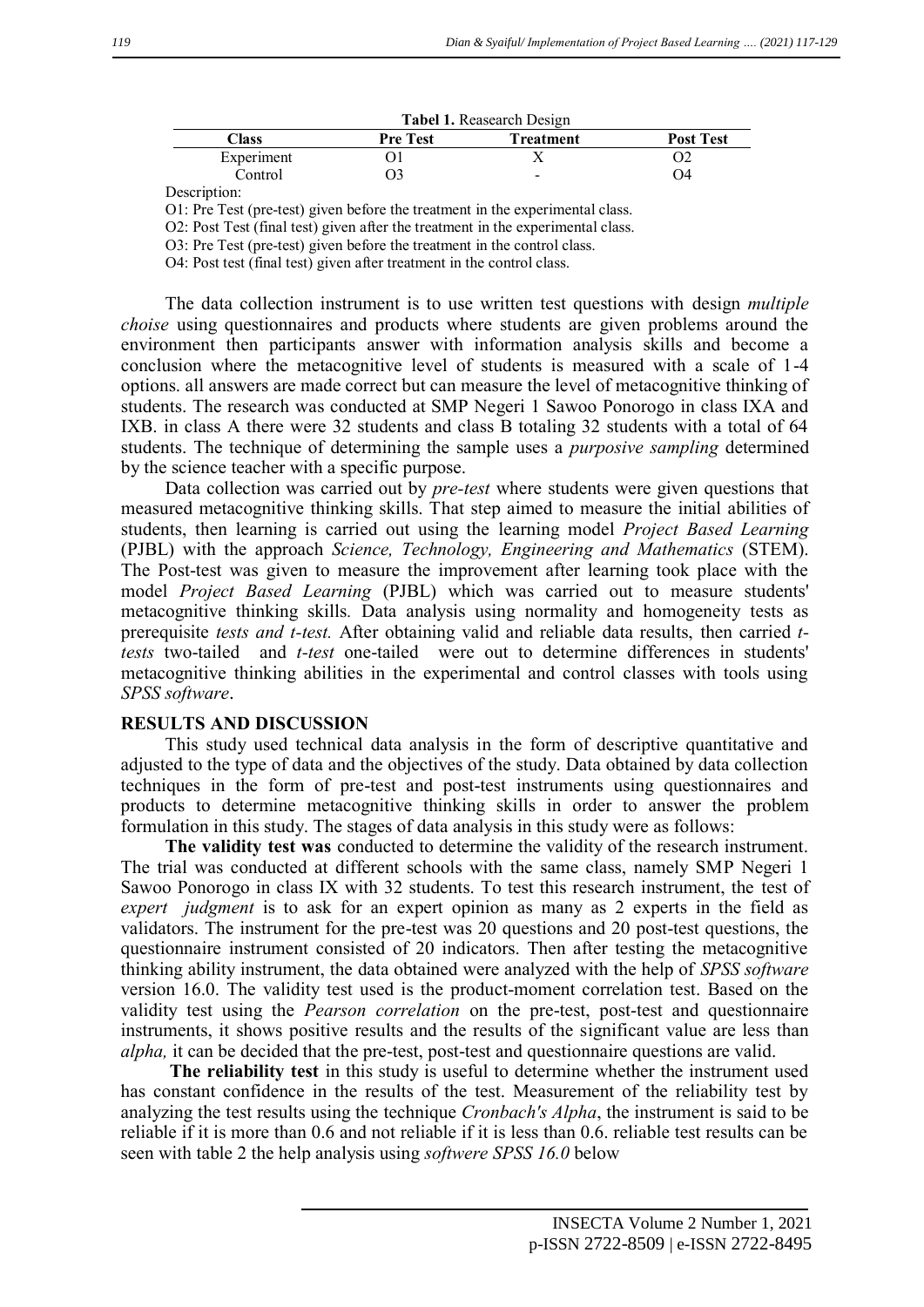| <b>Reliability Statistics</b> |                                                                                                     |  |
|-------------------------------|-----------------------------------------------------------------------------------------------------|--|
|                               | N of                                                                                                |  |
| Cronbach's Alpha              | Items                                                                                               |  |
| .957                          | 20                                                                                                  |  |
|                               |                                                                                                     |  |
|                               | <b>Table 3.</b> Results of Test Reliability Problem <i>Post-test</i> Metacognitive Thinking Ability |  |
| <b>Reliability Statistics</b> |                                                                                                     |  |
|                               | N of                                                                                                |  |
| Cronbach's Alpha              | Items                                                                                               |  |
| .978                          | 20                                                                                                  |  |
|                               |                                                                                                     |  |
|                               | <b>Table 4.</b> Results of Questionnaire Reliability Test for Metacognitive Thinking Ability        |  |
| <b>Delighility Statistics</b> |                                                                                                     |  |

| <b>Reliability Statistics</b> |              |
|-------------------------------|--------------|
|                               | N            |
|                               | of           |
| Cronbach's Alpha              | <b>Items</b> |
| .983                          | 20           |
|                               |              |

**Table 2.** Results of Test Reliability Problem *Pre-test* Metacognitive Thinking Ability

**Table 5.** Product Reliability Test Results Metacognitive Thinking Ability

| <b>Reliability Statistics</b> |            |
|-------------------------------|------------|
| Cronbach's Alpha              | N of Items |
| .933                          |            |

Based on the resultstest *cronbach's alpha* instrument with 20 questions for pre-test and 20 for post-test, 20 questionnaire items, 4 indicators of product showing greater than 0.6, it can be concluded that this instrument is reliable and can be used for data retrieval.

**The normality** test is a test used to determine that the data has a normal distribution. In this study, to determine that the data obtained were normally distributed, researchers used the *Kolmogorov Smirnov test* with the help of the *SPSS sofwere*. The test results can be said to be normal if the p-value is  $> 0.05$  and it is said to be abnormal if the p-value is  $\leq 0.05$ . below is the analysis of the data obtained by the researcher.

.**Table 6.** Normality Test Results pretest posttest control experiment Class

| <b>Tests of Normality</b> |                  |                                 |         |                  |    |      |  |
|---------------------------|------------------|---------------------------------|---------|------------------|----|------|--|
|                           |                  | Kolmogorov-Smirnov <sup>a</sup> |         | Shapiro-Wilk     |    |      |  |
| Kelas                     | <b>Statistic</b> | df                              | Sig.    | <b>Statistic</b> | Df | Sig. |  |
| Nila Eksperimen           | .099             | 32                              | $.200*$ | .946             | 32 | .114 |  |
| Kontrol                   | .110             | 32                              | $.200*$ | .932             | 32 | .044 |  |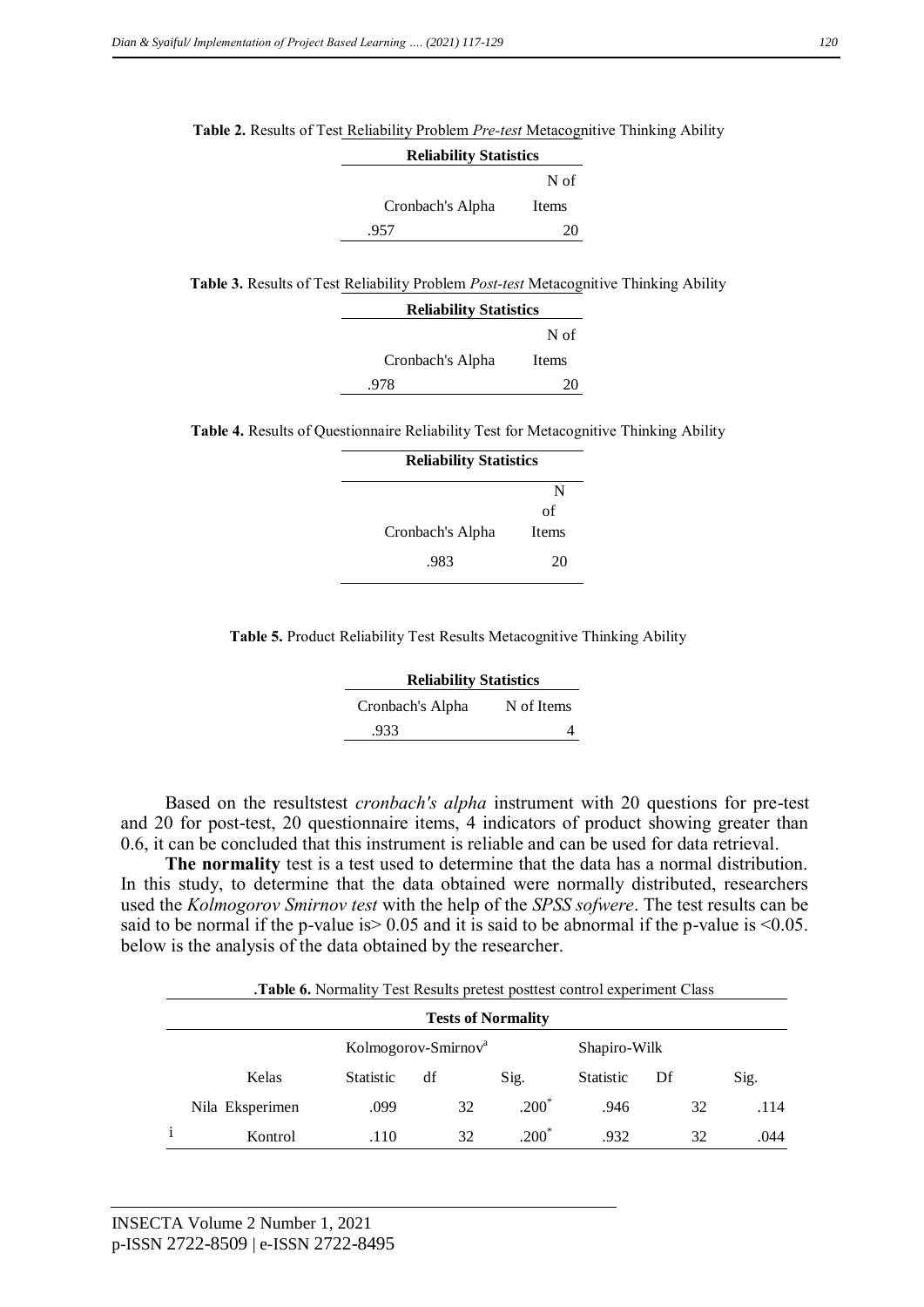- a. Lilliefors Significance Correction
- \*. This is a lower bound of the true significance.

**Table 7.** Results Normality Questionnaire Normality Test

#### **Tests of Normality**

|                  | Kolmogorov-Smirnov <sup>a</sup> |    |         | Shapiro-Wilk     |    |      |
|------------------|---------------------------------|----|---------|------------------|----|------|
| Kelas            | <b>Statistic</b>                | Df | Sig.    | <b>Statistic</b> | Df | Sig. |
| nilai Eksperimen | .112                            | 32 | $.200*$ | .942             | 32 | .086 |
| Kontrol          | .086                            | 32 | $.200*$ | .954             | 32 | .184 |

a. Lilliefors Significance Correction

\*. This is a lower bound of the true significance.

| Table 8. Product Normality Test Results |            |                                 |    |    |      |  |  |  |
|-----------------------------------------|------------|---------------------------------|----|----|------|--|--|--|
| <b>Tests of Normality</b>               |            |                                 |    |    |      |  |  |  |
|                                         |            | Kolmogorov-Smirnov <sup>a</sup> |    |    |      |  |  |  |
|                                         | Kelas      | <b>Statistic</b>                | Df |    | Sig. |  |  |  |
| Nilai                                   | Eksperiman | .105                            |    | 32 | .200 |  |  |  |
|                                         | Kontrol    |                                 |    |    |      |  |  |  |
|                                         |            | .231                            |    | 17 | .016 |  |  |  |

a. Lilliefors Significance Correction

\*. This is a lower bound of the true significance.

Based on the test results above, it shows that the data obtained is normally distributed, it can be seen from the p-value above more than 0.05, both in the pre-test and on the posttest, questionnaires and products. The significance level in the pre-test is 0, 200> 0.05, the conclusion is that it is normally distributed, the post-test is also 0.200> 0.05, the questionnaire is also  $0, 200 > 0.05$ , the product is also  $0.200 > 0.05$  so that from the four the conclusion of the instrument is normally distributed.

**The homogeneity test** in this study aims to determine the homogeneous data collected. The data can be said to be homogeneous if the data has a p-value  $> 0.05$  and not homogeneous if the data has a p-value <0.05. Below are the results of the homogeneity test using *SPSS software*.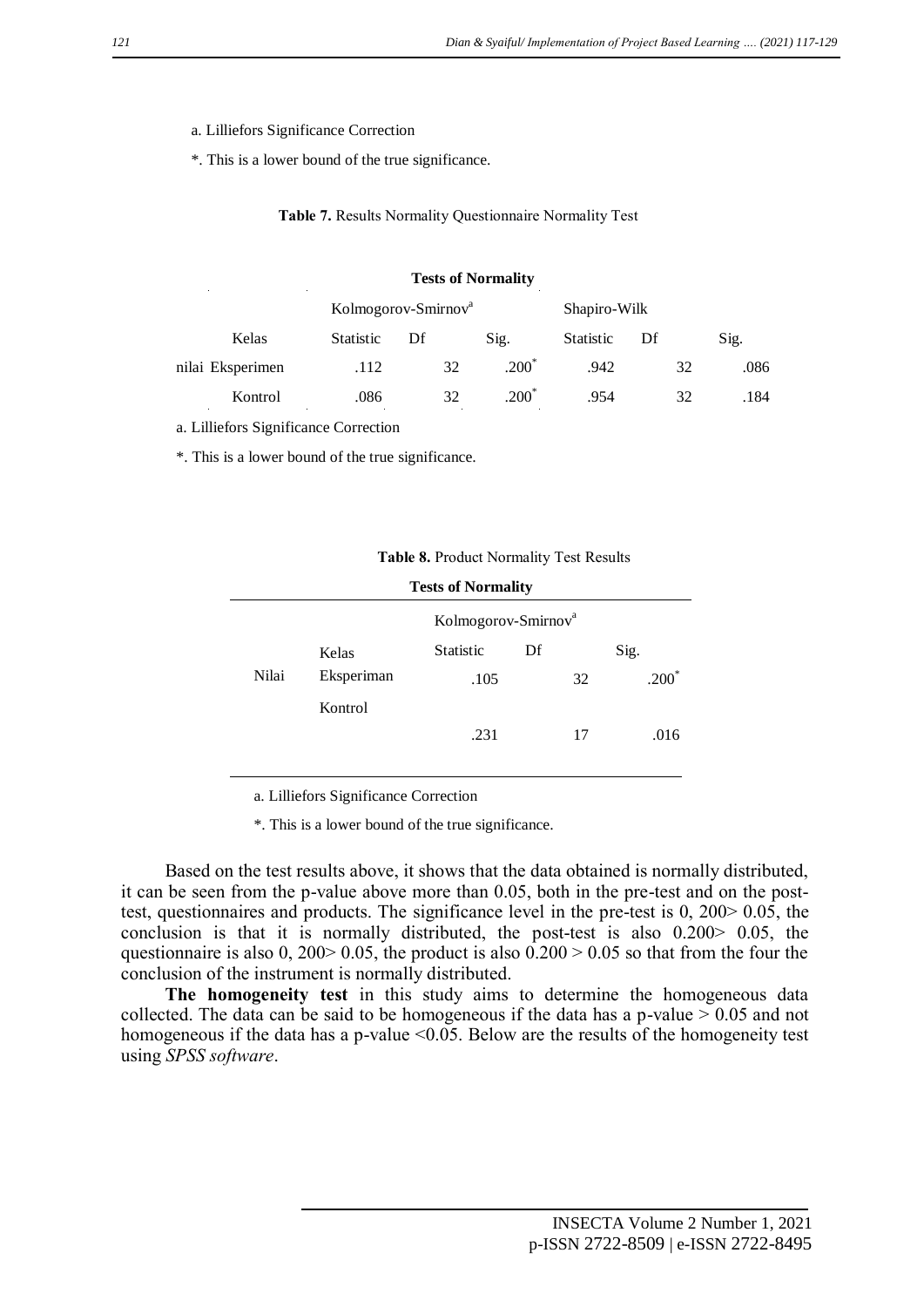**Table 9.** Pretest Posttest Homogeneity Test Results for Experimental Class and Control Class

| <b>Test of Homogeneity of Variances</b> |      |     |  |     |    |      |  |
|-----------------------------------------|------|-----|--|-----|----|------|--|
| Nilai                                   |      |     |  |     |    |      |  |
| Levene                                  |      |     |  |     |    |      |  |
| <b>Statistic</b>                        |      | df1 |  | df2 |    | Sig. |  |
|                                         | .207 |     |  |     | 62 | 651  |  |

Based on the test results in the table above, it can be concluded that the product data for both the control class and the experimental class are homogeneous. This can be seen from the *levene's test* results with a p-value of 0.444> 0.05, so it can be concluded that the data is homogeneous.

| <b>Table 10.</b> Results of the Questionnaire Homogeneity |                                         |     |      |  |  |  |
|-----------------------------------------------------------|-----------------------------------------|-----|------|--|--|--|
|                                                           | <b>Test of Homogeneity of Variances</b> |     |      |  |  |  |
| Nilai                                                     |                                         |     |      |  |  |  |
| Levene                                                    |                                         |     |      |  |  |  |
| <b>Statistic</b>                                          | df1                                     | df2 | Sig. |  |  |  |
| 2.091                                                     |                                         | 62  | .153 |  |  |  |

Based on the test results in the table above it can be concluded that the questionnaire data both the control and the experimental class class has been homogenized can be seen from the results *levene's test* with p-value results for 2091> 0.05 so that it can be concluded that the data are homogeneous.

| Table 11. Product Homogeneity Test Results |     |  |     |  |      |  |  |
|--------------------------------------------|-----|--|-----|--|------|--|--|
| <b>Test of Homogeneity of Variances</b>    |     |  |     |  |      |  |  |
| Nilai                                      |     |  |     |  |      |  |  |
| Levene Statistic                           | df1 |  | df2 |  | Sig. |  |  |
|                                            |     |  |     |  | 508  |  |  |

Based on the test results in the table above, it can be concluded that the product data for both the control class and the experimental class is homogeneous. This can be seen from the Levene's test results with a p-value of 0.444> 0.05, so it can be concluded that the data is homogeneous.

**The t-test was** used to measure the difference between the experimental class and the control class on critical thinking skills. The t test was carried out with the help of thesoftware application *SPSS* version 16 here are the test results.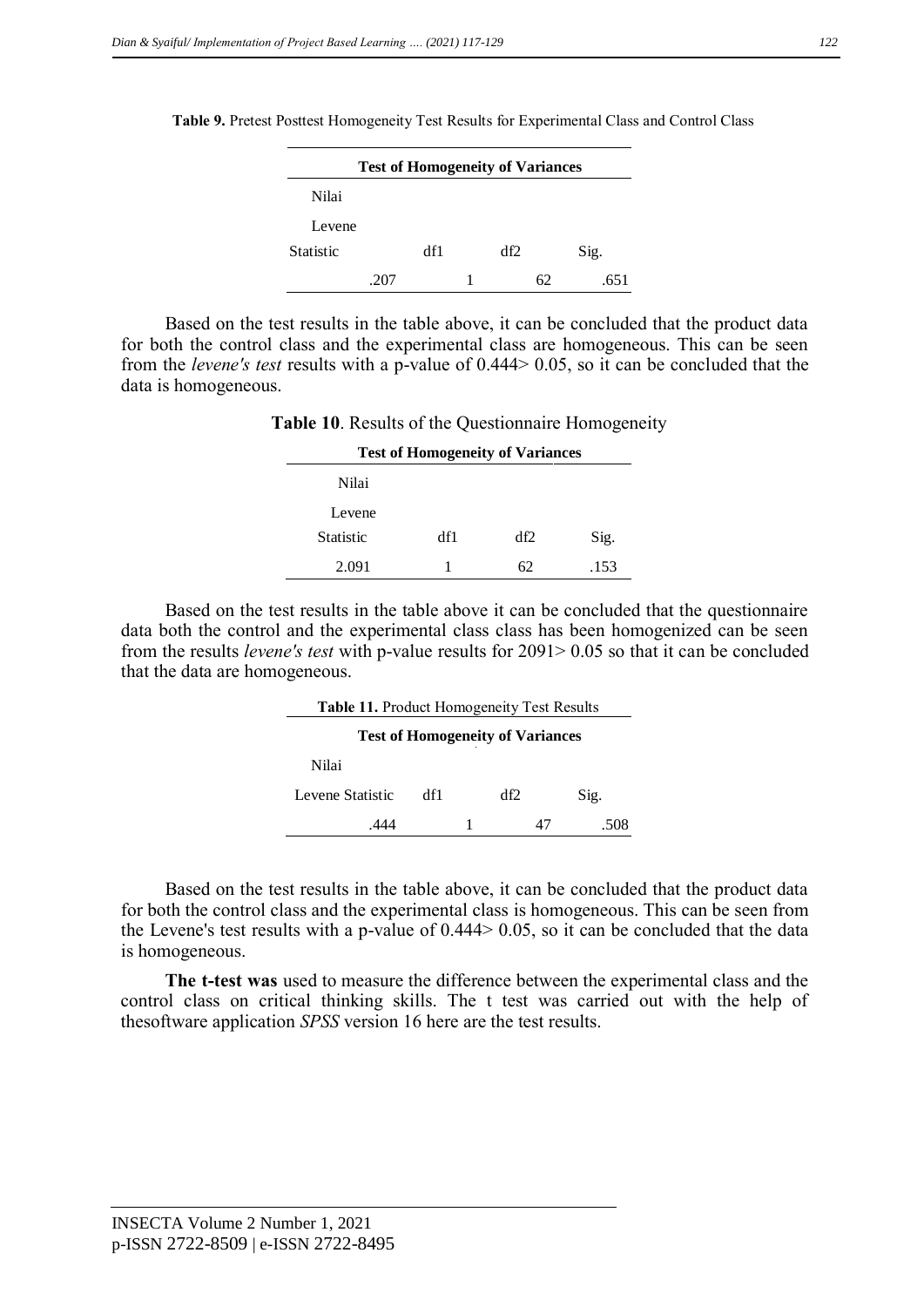|       |                                   |                                               |      |                        |        | <b>Independent Samples Test</b> |        |                                                         |              |                                                          |
|-------|-----------------------------------|-----------------------------------------------|------|------------------------|--------|---------------------------------|--------|---------------------------------------------------------|--------------|----------------------------------------------------------|
|       |                                   | Levene's Test for<br>Equality of<br>Variances |      |                        |        |                                 |        | t-test for Equality of Means                            |              |                                                          |
|       |                                   | $\mathbf{F}$                                  | Sig. | T                      |        | Sig.                            | Mean   | Std. Error<br>Df (2-tailed) Difference Difference Lower |              | 95% Confidence<br>Interval of the<br>Difference<br>Upper |
| Nilai | Equal<br>variances<br>assumed     | .207                                          | .651 | 8.96<br>$\overline{4}$ | 62     | .000                            | 36.250 |                                                         | 4.044 28.166 | 44.334                                                   |
|       | Equal<br>variances<br>not assumed |                                               |      | 8.96<br>$\overline{4}$ | 61.759 | .000                            | 36.250 |                                                         | 4.044 28.165 | 44.335                                                   |

**Table 12.** Results of pretest posttestexperimental class and control class

Based on t-test results of data processing showed that p-value of pre-test post-test is 0.000> 0.05 so it can be concluded that the experimental class and the control class have abilities that are not as good as the ability to think metacognitive.

| <b>Independent Samples Test</b> |                                   |  |             |                      |        |               |                              |        |                             |                                   |        |
|---------------------------------|-----------------------------------|--|-------------|----------------------|--------|---------------|------------------------------|--------|-----------------------------|-----------------------------------|--------|
|                                 | Levene's Test                     |  |             |                      |        |               |                              |        |                             |                                   |        |
|                                 | for Equality of                   |  |             |                      |        |               |                              |        |                             |                                   |        |
|                                 | Variances                         |  |             |                      |        |               | t-test for Equality of Means |        |                             |                                   |        |
|                                 |                                   |  |             |                      |        |               | Sig.                         |        |                             | 95% Confidence<br>Interval of the |        |
|                                 |                                   |  |             |                      |        |               | $(2 -$                       | Mean   | Std. Error                  | Difference                        |        |
|                                 |                                   |  | $\mathbf F$ | Sig.                 | t      | Df            | tailed)                      |        | Difference Difference Lower |                                   | Upper  |
| nilai                           | Equal<br>variances<br>assumed     |  | 2.091       | .15<br>$\mathcal{R}$ | 21.876 | 62            | .000.                        | 30.750 |                             | 1.406 27.940                      | 33.560 |
|                                 | Equal<br>variances not<br>assumed |  |             |                      |        | 21.876 59.708 | .000                         | 30.750 |                             | 1.406 27.938                      | 33.562 |

**Table 13.** The t-test results of the

Based on t-test above the results of data processing show that the p-value of the questionnaire is 0.000> 0.05, so it can be concluded that the experimental class and the control class have abilities that are not as good as the ability to think metacognitive. The mean data in the experimental class and control class is used to see which class is superior. In the experimental class the mean data value is 88.25, while in the control class the mean data value is 57.50, so it can be concluded that the experimental class and the control class have different abilities.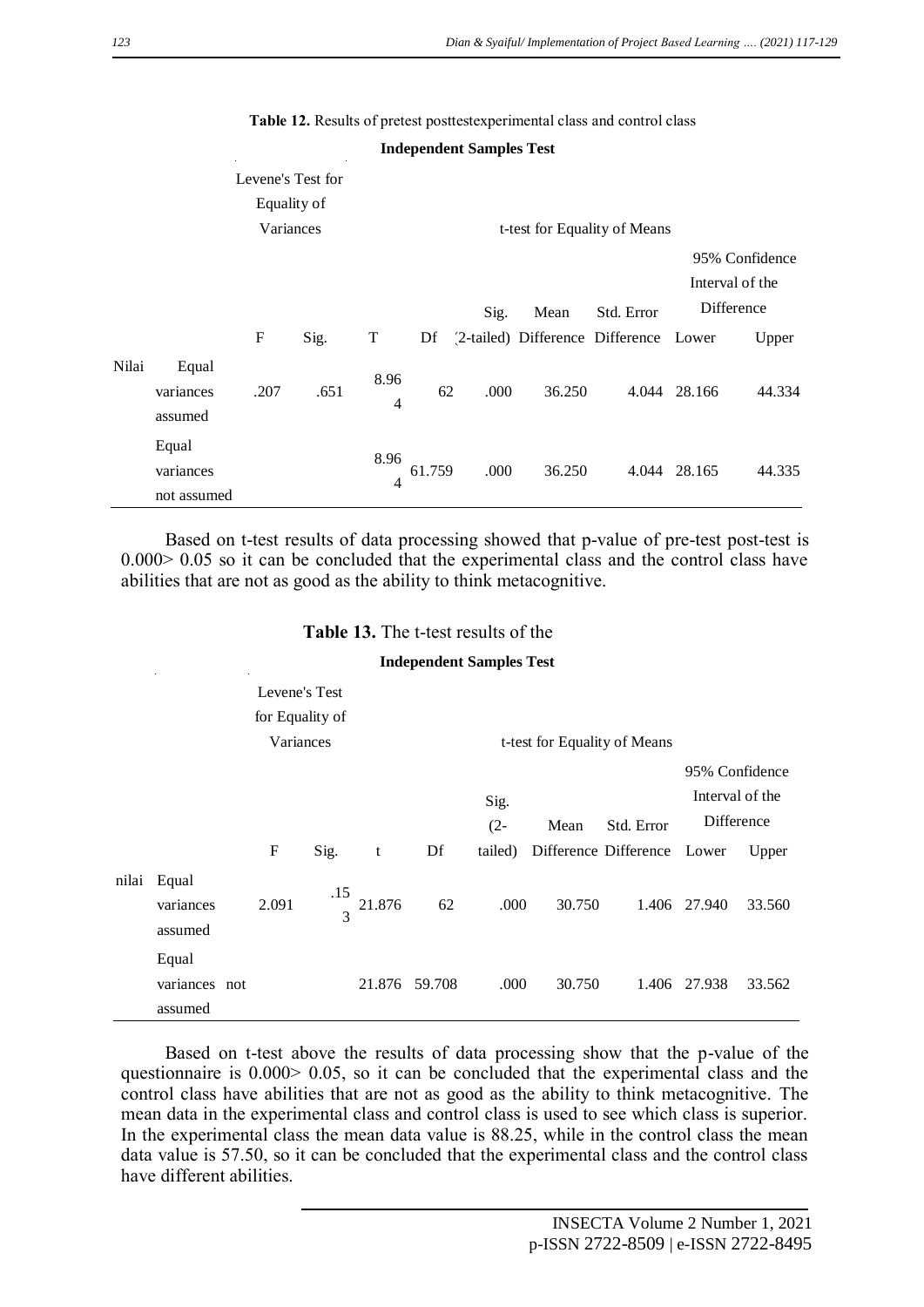#### **Table 14.** The t-test results of the

#### **Independent Samples Test**

|       |                                   |      | Levene's Test |       |                              |      |                                        |            |                                   |        |  |  |
|-------|-----------------------------------|------|---------------|-------|------------------------------|------|----------------------------------------|------------|-----------------------------------|--------|--|--|
|       |                                   |      | for Equality  |       |                              |      |                                        |            |                                   |        |  |  |
|       |                                   |      | of Variances  |       | t-test for Equality of Means |      |                                        |            |                                   |        |  |  |
|       |                                   |      |               |       |                              |      |                                        |            | 95% Confidence<br>Interval of the |        |  |  |
|       |                                   |      |               |       |                              | Sig. | Mean                                   | Std. Error | Difference                        |        |  |  |
|       |                                   | F    | Sig.          | T     | Df                           |      | (2-tailed) Difference Difference Lower |            |                                   | Upper  |  |  |
| nilai | Equal<br>variances<br>assumed     | .444 | .50<br>8      | 7.681 | 47                           | .000 | 12.998                                 | 1.692      | 9.594                             | 16.402 |  |  |
|       | Equal<br>variances not<br>assumed |      |               |       | 7.726 33.287                 | .000 | 12.998                                 | 1.682      | 9.576                             | 16.420 |  |  |

In the experimental class, the mean data value is 5.674 while in the control class the mean data value is 5.569 so it can be concluded that the experimental class has a higher metacognitive thinking ability with the learning model *Project Based Learning* (PJBL) with the approach *Science, Technology, Engineering and Mathematics* (STEM) compared to control class with conventional learning. In addition, significant differences can be seen in the test *(one-tailed)* as follows:

**Table 15.** Test Results for *One-tailed Pretest Postest* Experiment Class and Control Class

```
Two-Sample T-Test and CI: pre test, post test 
Two-sample T for pre test vs post test
           N Mean StDev SE Mean<br>32 39.5 16.7 2.9
pre test 32 39.5 16.7 2.9
post test 32 75.8 15.7 2.8
Difference = mu (pre test) - mu (post test)
Estimate for difference: -36.25
95% CI for difference: (-44.33, -28.17)
T-Test of difference = 0 (vs not =): T-Value = -8.96 P-Value = 0.000 DF = 62Both use Pooled StDev = 16.1762
```
In the above test it can be seen that the p-value of 0,000 is less than 0.05 So it can be concluded that the abilities between the control class and the experimental class are not the same. To see the difference, it can be seen in *Estimate for difference* -36.25 so that it can be concluded that the experimental class has better abilities than the control class.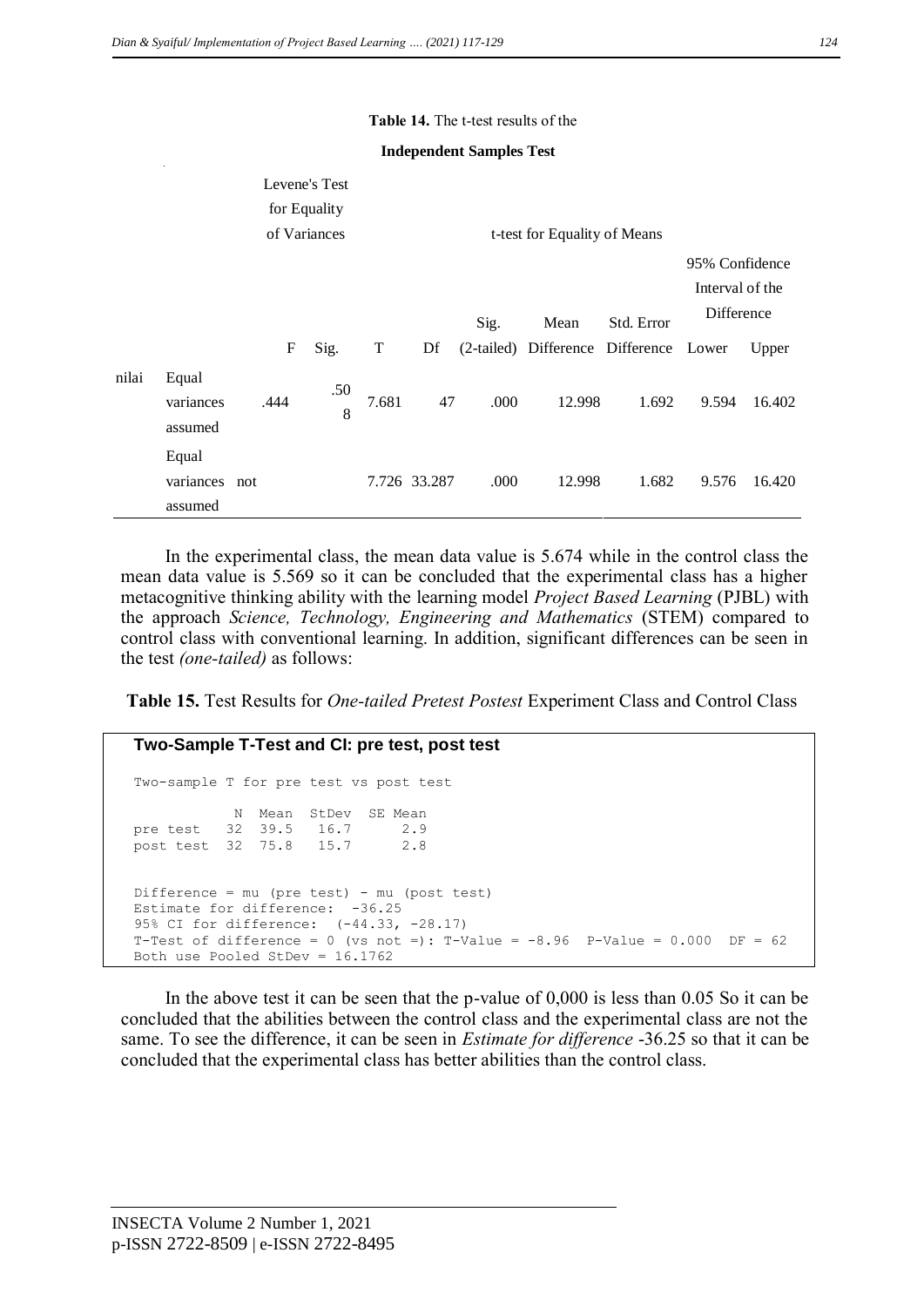**Table 16.** Test *One-tailed* Questionnaire for Experimental Class and Control Class

```
Two-Sample T-Test and CI: ekperimen, kontrol 
Two-sample T for ekperimen vs kontrol
           N Mean StDev SE Mean
ekperimen 32 88.25 6.15 1.1
kontrol 32 57.50 5.04 0.89
Difference = mu (ekperimen) - mu (kontrol)
Estimate for difference: 30.75
95% CI for difference: (27.94, 33.56)
T-Test of difference = 0 (vs not =): T-Value = 21.88 P-Value = 0.000 DF = 62Both use Pooled StDev = 5.6225
```
In the above test it can be seen that the p-value of 0,000 is less than 0.05, so it can be concluded that the abilities between the control class and the experimental class are not the same. To see the difference, it can be seen in the *Estimate for difference* 30.75, so it can be concluded that the experimental class has better abilities than the control class.

**Table 15** Test of *one-tailed* Products Experiment Class and Control Class

```
————— 4/19/2021 6:21:28 PM ————————————————————
Welcome to Minitab, press F1 for help.
Two-Sample T-Test and CI: eksperimen, kontrol 
Two-sample T for eksperimen vs kontrol
             N Mean StDev SE Mean
eksperimen 32 87.47 5.67 1.0
kontrol 32 71.28 6.19 1.1
Difference = mu (eksperimen) - mu (kontrol)
Estimate for difference: 16.19
95% CI for difference: (13.22, 19.15)
T-Test of difference = 0 (vs not =): T-Value = 10.91 P-Value = 0.000 DF = 62Both use Pooled StDev = 5.9357
```
In the above test it can be seen that The p-value of 0,000 is less than 0.05, so it can be concluded that the ability between the control class and the experimental class is not the same. To see the difference, it can be seen in *Estimate for difference* 16.19 so that it can be concluded that the experimental class has better abilities than the control class.

The learning implementation of the Project Based Learning (PJBL) learning model with the Science, Technology, Engineering and Mathematics (STEM) approach in Class IX science learning at SMP Negeri 1 Sawoo Ponorogo on the theme of Environmentally Friendly Technology. Learning is carried out by referring to the learning device plan prepared by the researcher. In the learning process, students are very responsive. because even though it is done online, the participants have never used video learning, usually using google classroom. In this study, researchers focused on the ability to think metacognitive by using video lessons with associated examples and applications around the students' environment. Then these abilities use the pre test to measure the initial ability and the post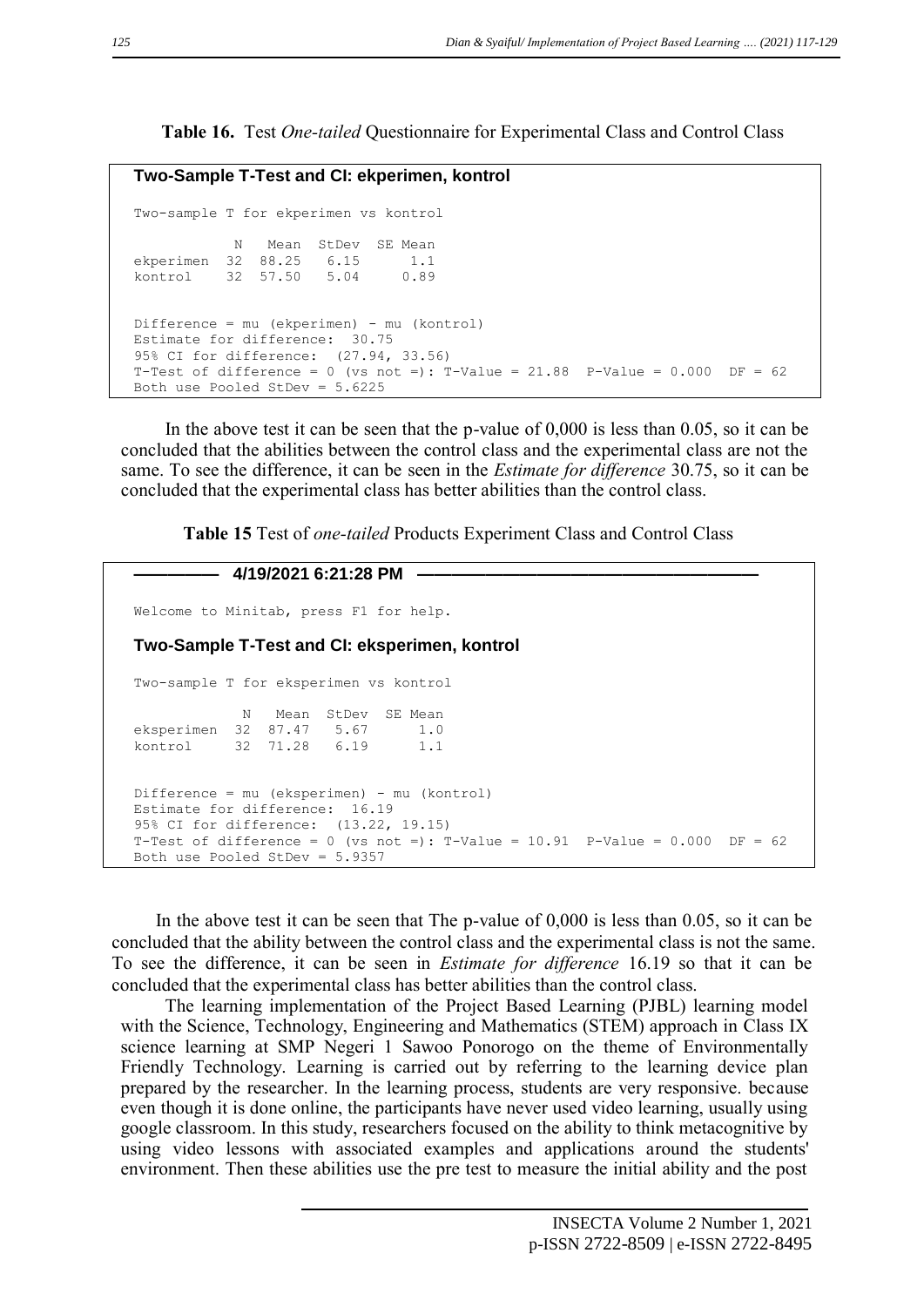test is used to measure the ability after the experiment is carried out.

The choice of learning model is very influential in improving metacognitive thinking skills. Based on the results of research conducted by Tseng, 2013 revealed that STEMbased PJBL can increase student interest in learning, where learning is more meaningful, where the knowledge transfer process is more enjoyable and more engaging in students and helps students to solve problems in real life. and can improve various skills, one of which is metacognitive thinking skills (Suparya, 2018). Both of these variables are very useful in learning.

In improving metacognitive thinking skills, the learning model is *Project Based Learning* (PJBL) very good because in learning to train students starting from problem analysis, formulating problems, hypotheses, experiments, and concluding problem solving (Zubaidah, 2010). In the future it is very useful for students in selecting information that is currently widely scattered on the internet.

Based on the t-test pre-test, it can be seen that there is no significant difference between the control class and the experimental class. This can be seen from the acquisition of a p-value of 0.000 when compared to alpha, so the value is smaller. It can be concluded that HO was rejected. The learning model *Project Based Learning* (PJBL) with the approach is *Science, Technology, Engineering and Mathematics* (STEM) able to improve students' metacognitive thinking can be seen in *Estimate for difference* -36.25 so that it can be concluded that the experimental class has better abilities than the control class, this is proven with between before treatment *pretest* and after treatment *post-test.* Then the students' metacognitive thinking ability can be seen in the *estimate for a difference of* 30.75 so that it can be concluded that the experimental class has better abilities than the control class. This is evidenced by the between before treatment *pretest* and after-treatment *posttest.* Then the students' metacognitive thinking ability can be seen in an *estimate for a difference of* 30.75. So it can be concluded that the experimental class has more abilities than the control class. This is evidenced by the results of the questionnaire. Then the students' metacognitive thinking ability can be seen in *Estimate for difference* 16.19 so that it can be concluded that the experimental class has better abilities than the control class. This is evidenced by the product results.

The *Science, Technology, Engineering and Mathematics* (STEM) approach is an approach that integrates the 4 components in science. In the approach *Science, Technology, Engineering and Mathematics,* (STEM) this can be accompanied by a learning model, namely the learning model *Project Based Learning* (PJBL). Where this learning model emphasizes students on contextual learning where students are given the freedom to explore their learning activities. Thisapproach *Science, Technology, Engineering and Mathematics*  (STEM) focuses more on students on the process of solving real problems in everyday life. According to Capraro, thelearning model *Project Based Learning* (PJBL) which is integrated with *Science, Technology, Engineering and Mathematics* (STEM) provides a student experience of solving real problems carried out by practicum, so that learning can increase the effectiveness of meaningful learning (Amri et al., 2020).

The ability to think metacognitive has an important role for students in building and developing the independence of students in cognitive activities. Metacognitive thinking skills also help students to be able to control learning, plan what strategies are suitable for students to achieve the desired learning goals, monitor student learning progress, correct mistakes, evaluate mistakes from the process of evaluating students can change strategies or habits that are wrong in his cognitive processes. is the ability to be sensitive to problems in the environment, identify these problems and solve them effectively and efficiently. Therefore we need learning approaches and models that can improve metacognitive thinking skills (Suparya, 2018). In this study, the method chosen is the learning model *Project Based Learning* (PJBL) with the approach *Science, Technology, Engineering and Mathematics* (STEM). In learning research with the model, it *Project Based Learning*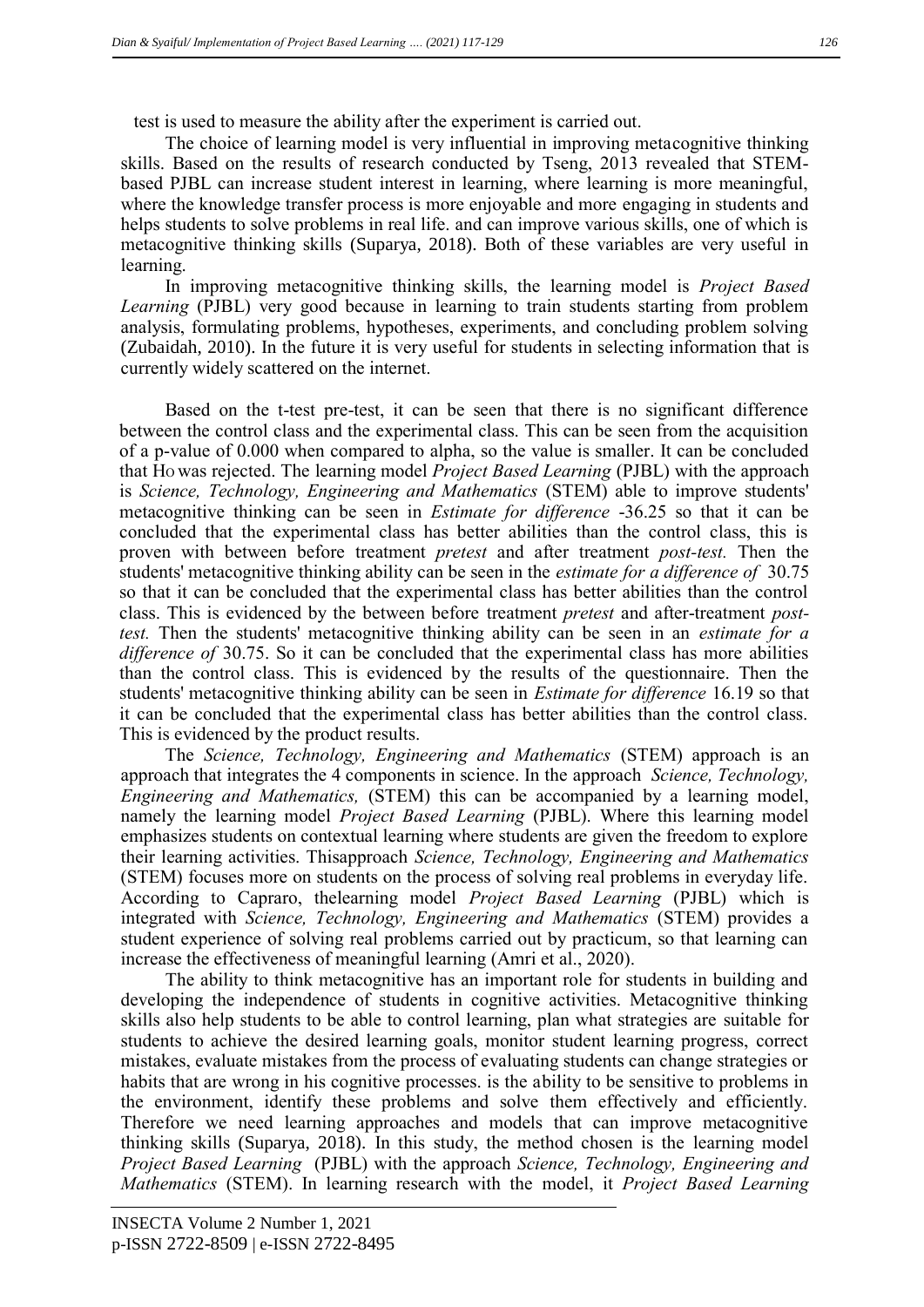(PJBL) helps students to learn independently and be responsible for their own learning (Nasar & Kurniati, 2020). Responsible for their own learning means that students find problems in the environment, then make questions about these problems, test the questions repeatedly and analyze the questions then communicate according to their findings (Pedaste et al., 2015; Strayer, 2012). The *STEM* approach is an approach that views a problem not only with one discipline but a combination from various angles (Jauhariyyah, Suwono, 2017). So in learning with the model *Project Based Learning* (PJBL) with the approach *Science, Technology, Engineering and Mathematics, it* (STEM) is a learning that stimulates students to ask questions related to problems they want to solve so that students are more creative and critical of a problem they want to solve.

21st-century learning demands from being educator-centered to student-centered. This is of course to answer future challenges where students must be able to innovate in solving the problems they face. 21st-century learning refers to the 4C, namely skills that students must have, such as problem solving skills, critical thinking skills, cooperation skills and communication skills. One of the goals of the government in implementing the K-13 curriculum is an effort to achieve the educational goals listed in Government Regulation No. 17/2010 where the development of the potential of students who are devout to one God, have knowledge of creative and innovative critical skills, and are sensitive to the social environment. In the implementation of learning which consists of five main learning experiences, namely asking, gathering information, associating, and communicating. Learning is not only in the classroom and teachers are not the only source of learning for students.

Based on this research has important implications in learning because by implementing the learning model *Project Based Learning* (PJBL) with theapproach *Science, Technology, Engineering and Mathematics* (STEM) the learning process has implemented what is meant in the 2013 curriculum. Learning model *Project Based Learning (PPA))* with theapproach *Science, Technology, Engineering and Mathematics*  (STEM) has also been proven to be able to improve students' metacognitive thinking skills, this is in accordance with the goals of national education.

### **CONCLUSION**

Based on research result,using the model *Project Based Learning* (PJBL) based on *Science, Technology, Engineering and Mathematics* (STEM), can be carried out well even though the implementation is done online. There is a significant difference between the control class and the experimental class, seen from the *p-value* which is 0.000 less than *alpha,* it can be concluded that the metacognitive thinking abilities of students are different. It can be seen in the *Estimate for a difference* -36.25 so that it can be concluded that the experimental class has a better ability than the control class. This is evidenced by the between before treatment *pre-test* and aftertreatment *post-test.* Then the students' metacognitive thinking ability can be seen in the *estimate for a difference of* 30.75 so that it can be concluded that the experimental class has better abilities than the control class. Then the students' metacognitive thinking ability can be seen in *Estimate for a difference* 16.19 so that the experimental class has better abilities than the control class.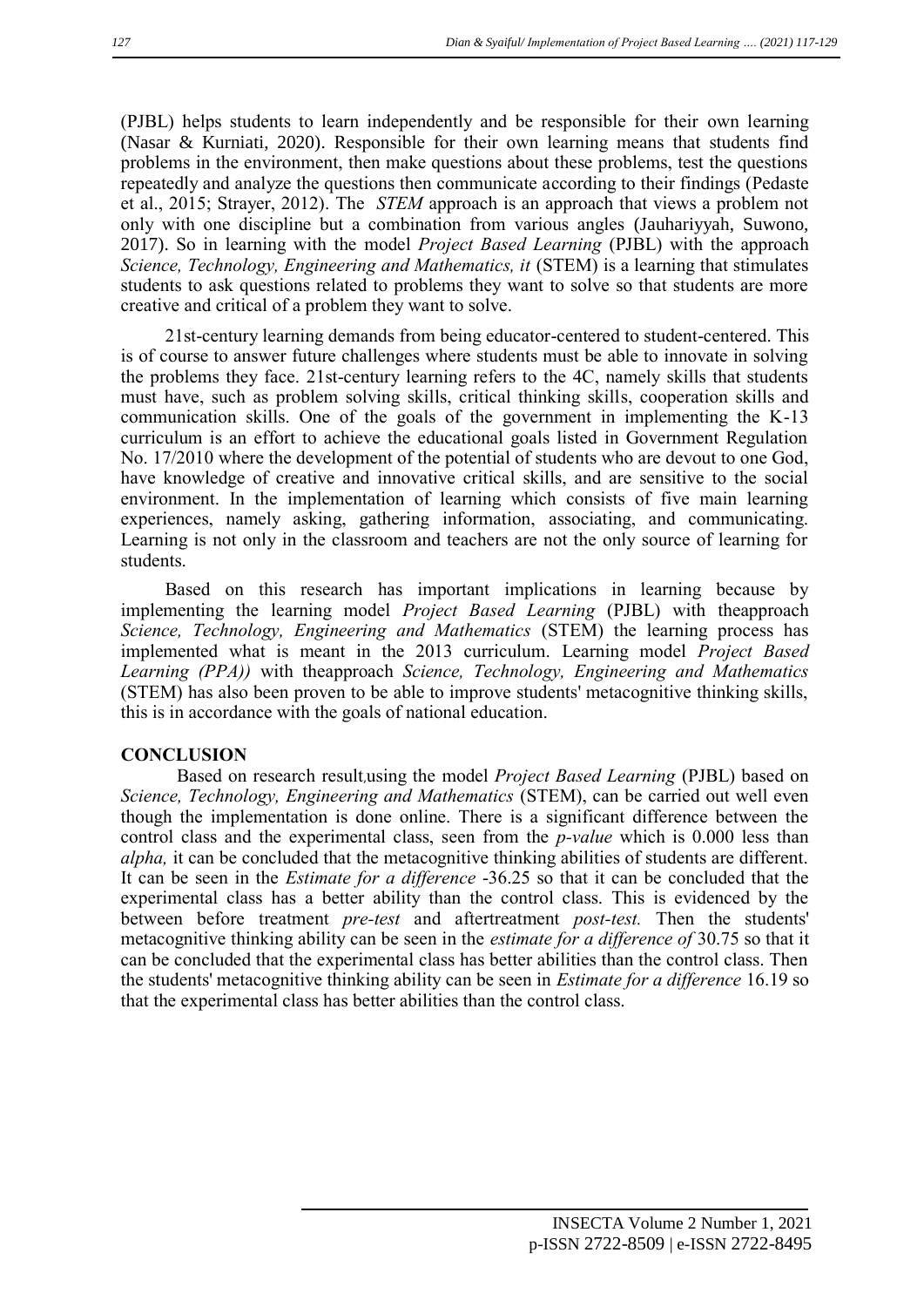# **REFERENCE**

- Amri, M. S., Sudjimat, D. A., & Nurhadi, D. (2020). Mengkombinasikan Project-Based Learning dengan STEM untuk Meningkatkan Hasil Belajar Teknikal dan Karakter Kerja Siswa SMK. *Teknologi Dan Kejuruan: Jurnal Teknologi, Kejuruan, Dan Pengajarannya*, *43*(1), 41–50.
- Arsal, Z. (2017). *The impact of inquiry-based learning on the critical thinking dispositions of pre-service science teachers*. *0693*(May).
- Carin, A.A. & Sund, R. B. (2016). STEM Education: Inovasi dalam Pembelajaran Sains. *Prosiding Seminar Nasional Pendidikan Sains*, 2016–2023.
- Jauhariyyah, Suwono, I. (2017). Science, Technology, Engineering and Mathematics Project Based Learning (STEM-PjBL) pada Pembelajaran Sains. *Pros. Seminar Pend. IPA Pascasarjana UM*, *Vol. 2, 20*
- Jufri, W., & Dwi Sulistyo Dj. (2010). Efektivitas Pembelajaran Sains Berbasis Inkuiri dengan Strategi Kooperatif dalam Meningkatkan Keterampilan Berpikir Siswa SMP. *Jurnal Pendidikan Dan Pembelajaran*, *17*, 159–165.
- Lestari, P., Ristanto, R. H., & Miarsyah, M. (2019). Metacognitive and conceptual understanding of pteridophytes: Development and validity testing of an integrated assessment tool. *Indonesian Journal of Biology Education*, *2*(1), 15–24.
- Nasar, A., & Kurniati, K. (2020). Comparing Students' Learning Outcomes Using Problem Based Learning Model and Inquiry Based Learning Model. *Jurnal Pendidikan Fisika*, *8*(1), 43–55.
- Nugent, G., Barker, B., Welch, G., Grandgenett, N., Wu, C. R., & Nelson, C. (2015). A Model of Factors Contributing to STEM Learning and Career Orientation. *International Journal of Science Education*, *37*(7), 1067–1088.
- Pedaste, M., Mäeots, M., Siiman, L. A., De Jong, T., Van Riesen, S. A., Kamp, E. T., Manoli, C. C., Zacharia, Z. C., & Tsourlidaki, E. (2015). Phases of inquiry-based learning: Definitions and the inquiry cycle. *Educational Research Review*, *14*, 47–61.
- Strayer, J. F. (2012). How learning in an inverted classroom influences cooperation, innovation and task orientation. *Learning Environments Research*, *15*(2), 171–193.
- Suparya, I. K. (2018). Pengaruh Model Pembelajaran Kooperatif Tipe Think Talk Write (Ttw) Terhadap Hasil Belajar. *Widyacarya*, *2*.
- Zubaidah, S. (2010). Berfikir Kritis: Kemampuan Berpikir Tingkat Tinggi Yang dapat Dikembangkan Melalui Pembelajaran Sains. *Seminar Nasional Sains 2010 Dengan Tema "Optimalisasi Sains Untuk Memberdayakan Manusia," January 2010*, 11.